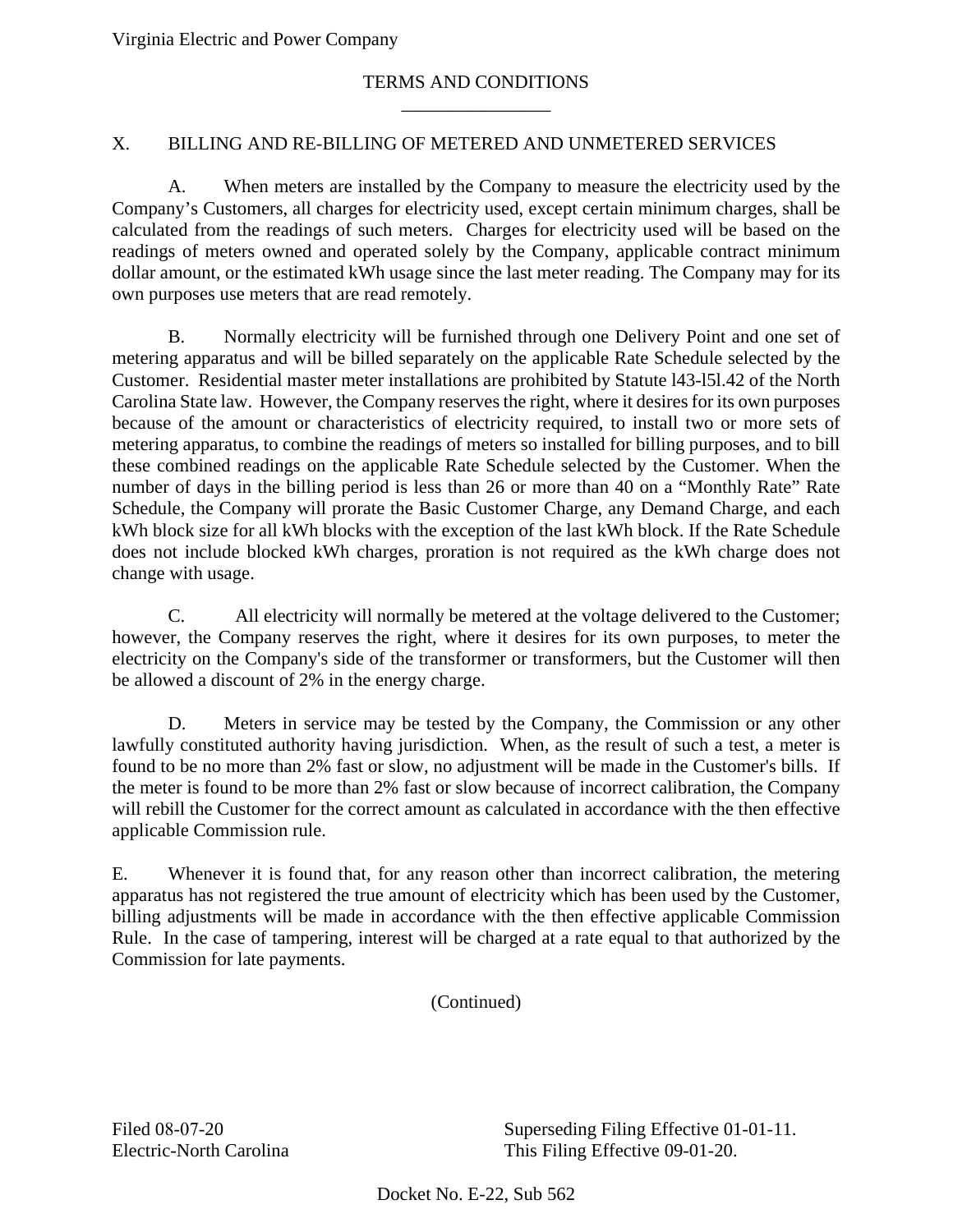### TERMS AND CONDITIONS \_\_\_\_\_\_\_\_\_\_\_\_\_\_\_\_\_\_\_

# X. BILLING AND RE-BILLING OF METERED AND UNMETERED SERVICES (Continued)

- F. If, during the term of agreement for furnishing electricity to a Customer, the Customer is unable to operate his facilities, in whole or in part, because of accident, act of God, fire, or strike of the Customer's employees occurring at the location where electricity is supplied, the charge for electricity used during the period reasonably necessary to correct any such conditions will, in the discretion of the Company, be reasonably adjusted in accordance with all pertinent facts and conditions.
- G. If a Customer is a Natural Disaster Victim, the Company shall have the right to make certain adjustments to the charges for electricity assessed to the Customer. The Company may, at its discretion, adjust or waive minimum charges, temporary service charges, service connection charges, or security deposits.
- H. Customers who elected an Interval Metering Service Option (i.e., interval meters or contact closures) prior to January 1, 2011, are grandfathered on the specified charges shown in the tables below:
	- 1. The applicable Installation Charge listed below shall be increased by the Tax Effect Recovery Factor, pursuant to Rider D - Tax Effect Recovery, and shall be paid by the Customer prior to the installation.
	- 2. In addition, the Customer shall pay an on-going Monthly O & M Charge that is equal to the applicable Installation Charge multiplied by the Excess Distribution and Substation Facilities charge found in Section IV.F.3.a. of the Terms and Conditions. Such payment will continue until the Interval Metering Service Option is discontinued in accordance with item 3. below.
	- 3. The One-time Removal Charge shall apply when either a) the Customer requests removal of the Interval Metering Service Option or b) the Customer discontinues electric service at the location of the Interval Metering Service Option.

(Continued)

Filed 08-07-20 Superseding Filing Effective 01-01-11. Electric-North Carolina This Filing Effective 09-01-20.

Docket No. E-22, Sub 562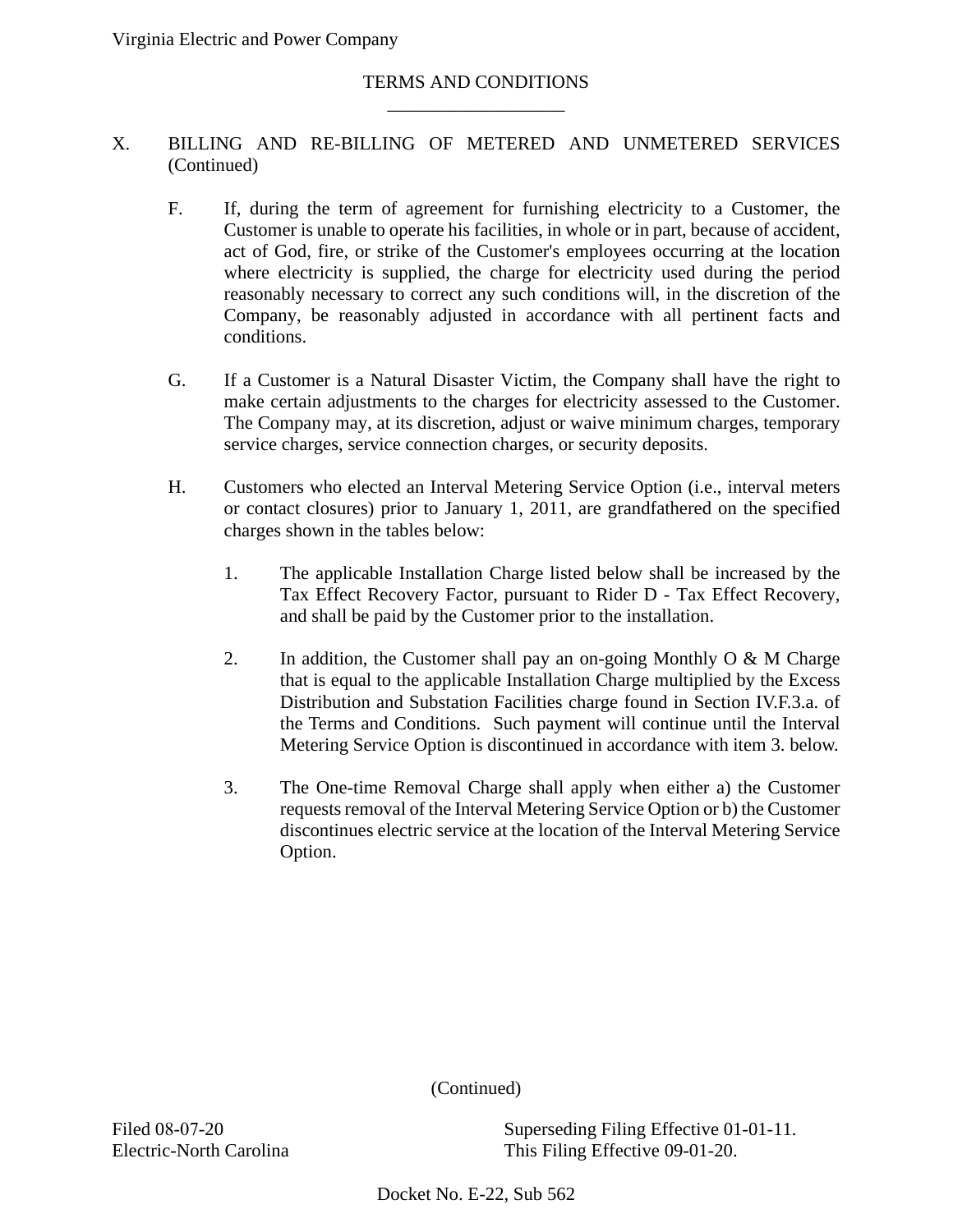# TERMS AND CONDITIONS \_\_\_\_\_\_\_\_\_\_\_\_\_\_\_\_\_\_\_

# X. BILLING AND RE-BILLING OF METERED AND UNMETERED SERVICES (Continued)

The applicable Installation Charges and One-time Removal Charges for the Interval Metering Service Options are as follows:

| <b>Interval Metering Service Options</b><br><b>Installation and Removal Charges for Interval Meters</b> |                            |                       |  |
|---------------------------------------------------------------------------------------------------------|----------------------------|-----------------------|--|
| <b>Type</b>                                                                                             | <b>Installation Charge</b> | <b>Removal Charge</b> |  |
| Single-phase, 240 Volt, 3 wire, class 200                                                               | \$271.50                   | \$62.38               |  |
| Single-phase, 240 Volt, 3 wire, class 320                                                               | \$216.48                   | \$62.38               |  |
| Single-phase, 240 Volt, 3 wire, class 400<br>OR.<br>Three-phase, 120 Volt, 4 wire, class 400            | \$787.70                   | \$143.75              |  |
| Three-phase, 120 Volt, 4 wire,<br>class $200$ and $320$ , or class 10 and $20$                          | \$233.79                   | \$143.75              |  |

| <b>Installation and Removal Charges for Contact Closures (for kW Data Only)</b>                         |                            |                       |  |
|---------------------------------------------------------------------------------------------------------|----------------------------|-----------------------|--|
| <b>Type</b>                                                                                             | <b>Installation Charge</b> | <b>Removal Charge</b> |  |
| One Circuit (Assumes Recorder Under<br>Glass), or Single Service (Assumes<br>Demand Meter Installation) | \$203.77                   | \$108.49              |  |
| <b>Additional Circuits at Same Site</b><br>(Assumes Recorder Under Glass)                               | \$122.40                   | \$27.12               |  |

(Continued)

Filed 08-07-20 Superseding Filing Effective 01-01-11. Electric-North Carolina This Filing Effective 09-01-20.